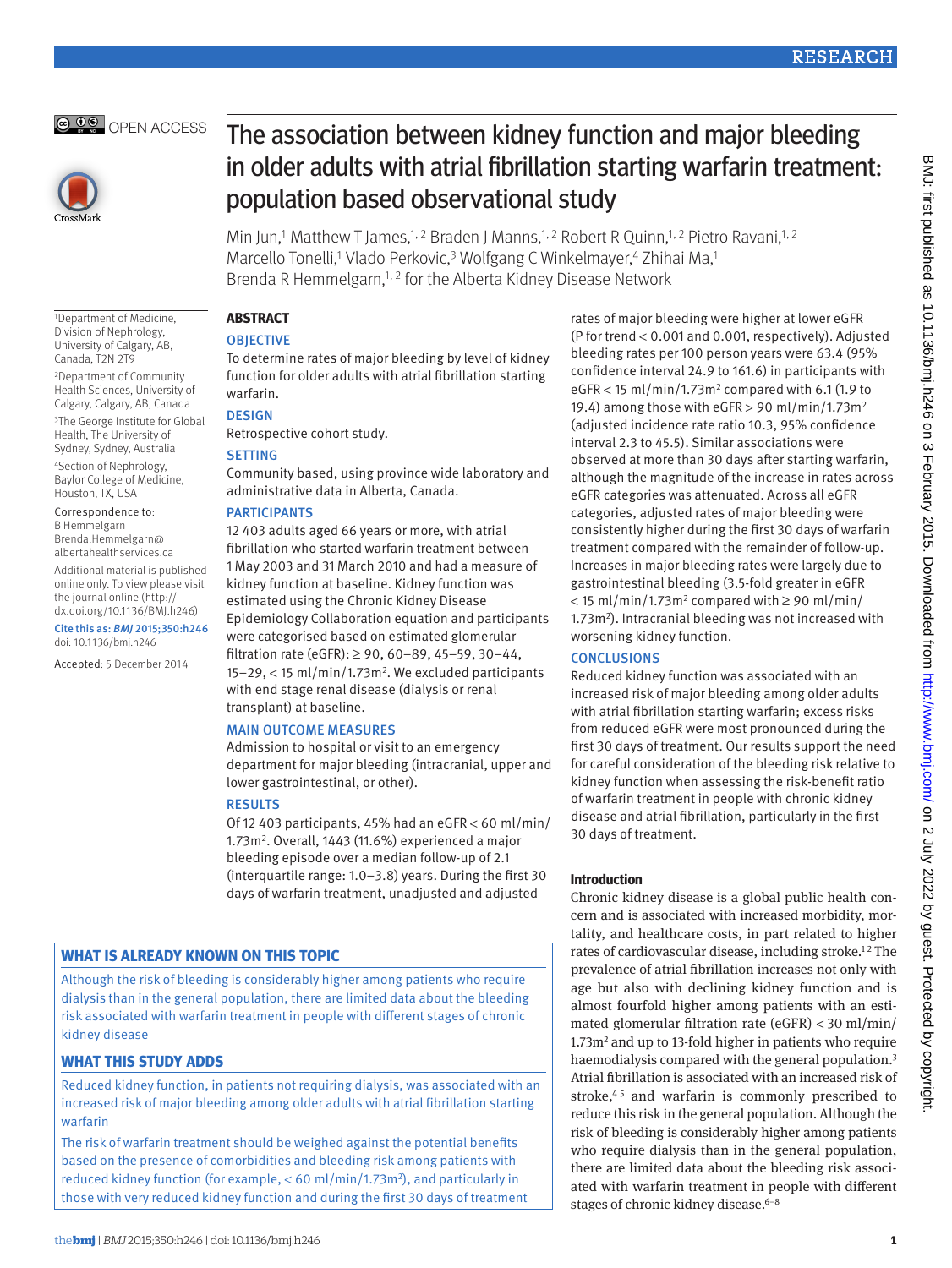Safety data about rates of major bleeding from warfarin treatment have been reported by randomised trials<sup>910</sup> and a small number of studies using administrative data11 12 including people with atrial fibrillation. However, these rates from randomised trials often do not reflect the real world clinical setting, whereas the population based studies to date are limited by their lack of baseline kidney function, assessment of prevalent rather than incident warfarin use, and potential for selection bias, particularly confounding by indication.11 12 In addition, recent evidence in the general population suggests that the risk of bleeding is highest in the first 30 days of warfarin treatment, thus the association between kidney function and bleeding risk may be particularly pronounced during this period.13

We carried out a population based study of people with atrial fibrillation who started warfarin treatment to determine if rates of major bleeding varied by level of kidney function and duration of treatment (first 30 days and after 30 days).

#### **Methods**

#### Identification of study cohort

Warfarin use and history of atrial fibrillation—We carried out a retrospective cohort study using laboratory and administrative data from Alberta, Canada.14 Albertans are eligible for subsidised prescription drug coverage at age 65; therefore to allow for a one year baseline assessment period, the study population included Alberta residents aged 66 years or more who had a recorded history of atrial fibrillation (international classification of diseases, ninth revision code 427.31/2; 10th revision code I48),<sup>15-17</sup> and started warfarin between 1 May 2003 and 31 March 2010. The index date was defined as the date of the first dispensed warfarin prescription after the participant's 66th birthday, in those with no prescription in the previous year. We defined continuous warfarin use as two or more prescriptions within 180 days (in Alberta, prescriptions are typically dispensed for 90 days). If 180 days or more elapsed between warfarin prescriptions, we considered the participant to have stopped warfarin treatment.

Assessment of kidney function—Eligible participants were those with one or more outpatient serum creatinine measurements within the one year before, or 90 days after, the index date.<sup>14</sup> We estimated baseline glomerular filtration rate (eGFR) using the Chronic Kidney Disease Epidemiology Collaboration (CKD-EPI) equation<sup>18</sup> and grouped participants into the KDIGO (Kidney Disease: Improving Global Outcomes) eGFR categories: ≥ 90 (reference group), 60–89, 45–59, 30–44, 15–29, and  $<$  15 ml/min/1.73m<sup>2</sup>.<sup>19</sup> As we were interested in risk among the non-dialysis population we excluded participants with end stage renal disease, defined as having received chronic dialysis or renal transplantation at baseline.14

#### Covariates

We obtained information on personal characteristics and comorbid conditions from the administrative data files of the provincial health ministry. Aboriginal race or

ethnicity was determined from First Nations status in the registry file. It was not possible to identify other racial or ethnic groups; however, more than 85% of the population of Alberta is white.<sup>20</sup> Using validated algorithms, we identified the presence of diabetes mellitus<sup>21</sup> and hypertension.22 We used the hospital discharge records and physician claims to calculate the  $CHA<sub>2</sub>DS<sub>2</sub>$ -VASc score (based on a previously validated algorithm), a risk score that estimates the risk of stroke in patients with atrial fibrillation.<sup>23</sup> As our datasets did not provide information on alcohol use and we had data on international normalised ratios for only a small subset of the cohort, we calculated a modified HAS-BLED score (a risk score that estimates the risk of bleeding for patients taking anticoagulants for atrial fibrillation) without these variables, with a maximum score of 7 instead of 9. Proteinuria was measured by urine dipstick based on random outpatient spot urine measurements in the six month period before and after the index date and was defined as normal (urine dipstick negative), mild (urine dipstick trace or +), heavy (urine dipstick ++ or more), and not measured (no outpatient urine dipstick measurement).

Other comorbid conditions based on the Deyo classification of Charlson comorbidities were identified using validated ICD ninth and 10th revision coding algorithms.24 We identified previous admissions to hospital involving bleeding within the three year period before the index date. From prescription drug records we obtained use of antiplatelet agents, non-steroidal anti-inflammatory drugs, and proton pump inhibitors, defined as one or more prescriptions within 120 days before the index date. We linked the six digit residential postal code for each participant to the 2001 or 2006 Canadian census (whichever was closest to the index date) using the postal code conversion file to determine the median neighbourhood household income fifth (levels 1 (lowest fifth) to 5 (highest fifth)) and location of residence (rural, urban, or undefined).

#### **Outcomes**

The outcome of interest was the first admission to hospital or visit to an emergency department for major bleeding, defined as an intracranial, upper or lower gastrointestinal, or other bleeding, based on a validated algorithm (see supplementary table 1 for list of the ICD-9 and ICD-10 codes).<sup>25</sup> Participants were followed from their index date until the date of the major bleeding episode, end of warfarin treatment, death, out migration from the province, or study end (31 March 2011). In participants who stopped warfarin, we defined the date of the end of treatment as the date of the last warfarin prescription after the index date plus 90 days.

We used the results for international normalised ratio, available for a subset of the cohort only, to determine whether participants who experienced a major bleeding episode and had reduced kidney function were more likely to have an increased international normalised ratio (at the time of major bleeding). We assessed the proportion of participants with an international normalised ratio above the therapeutic range  $(> 3)$ , by eGFR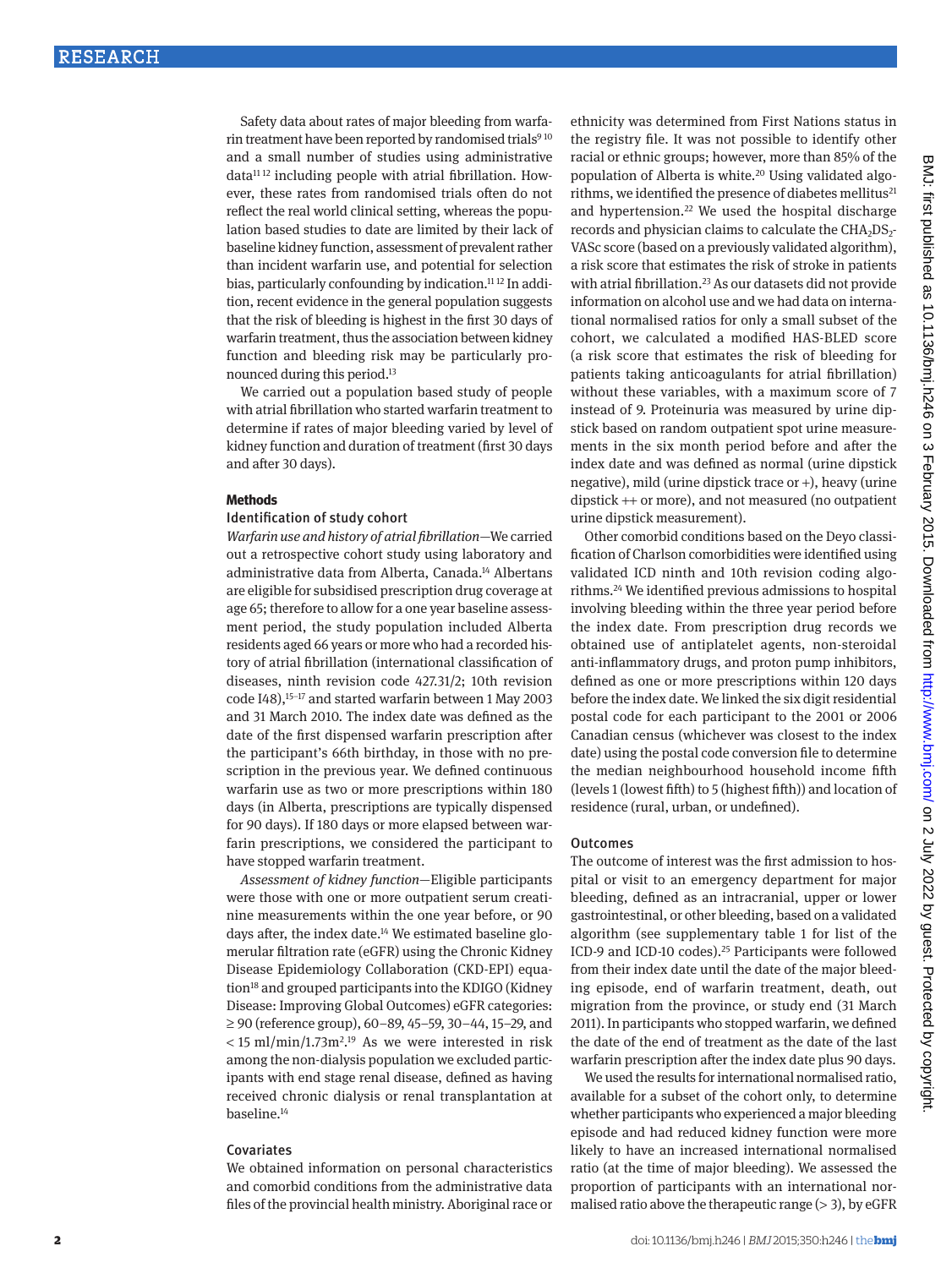categories. We used the highest result within a three day period of the bleeding episode (one day before, on the day of, and one day after the bleeding). We also sought to assess the severity of the major bleeding events based on the lowest haemoglobin result within a three day period of the bleeding episode (one day before, on the day of, and one day after the bleeding episode). In addition, among participants who experienced a gastrointestinal bleeding event, we determined the proportion who had undergone one or more diagnostic or therapeutic endoscopic procedures after seven days of the bleeding event, based on relevant procedure codes (see supplementary table 1).

#### Statistical analyses

We used Poisson regression to estimate the unadjusted and adjusted rates of major bleeding by category of eGFR. Based on a prespecified analysis plan, we estimated the unadjusted and adjusted rates of major bleeding in the first 30 days of warfarin treatment, as well as the period after the first 30 days. Rates, expressed per 100 person years, were adjusted for sociodemographic variables (sex, age, First Nations' status, region of residence, and neighbourhood income fifth), comorbidities (diabetes, hypertension, Charlson comorbidities (history of cancer, cerebrovascular disease, congestive heart failure, chronic obstructive pulmonary disease, dementia, metastatic solid tumour, myocardial infarction, mild liver disease, moderate or severe liver disease, paralysis, peptic ulcer disease, peripheral vascular disease, and rheumatic disease), previous admission to hospital for a bleeding episode, proteinuria (normal, mild, heavy, or not measured), and drug use (antiplatelet agents, non-steroidal anti-inflammatory drugs, and proton pump inhibitors). To assess the relative risk of major bleeding by eGFR category compared with the reference (eGFR  $> 90$  ml/min/1.73m<sup>2</sup>) we determined incidence rate ratios and their 95% confidence intervals. To determine the association between kidney function and international normalised ratio above the therapeutic range (> 3) in participants who experienced a major bleeding event, we assessed the proportion with an international normalised ratio value  $>$  3, by eGFR categories. Based on the adjusted incidence rates of major bleeding in chronic kidney disease (defined as < 60 ml/min/1.73m2) and non-chronic kidney disease  $(\geq 60 \text{ ml/min}/1.73 \text{ m}^2)$ , we determined the number needed to treat to harm in the first 30 days of warfarin treatment, as well as in the remainder of the study follow-up.

We performed several sensitivity analyses to confirm the robustness of our findings. Firstly, we repeated all analyses using  $\geq 60 \text{ ml/min}/1.73 \text{ m}^2$  as the reference group. Secondly, we repeated all analyses in participants who were admitted to hospital for a major bleeding episode only (that is, excluding those with the outcome event identified from visit to an emergency department without subsequent admission), as these would reflect the most severe cases. Thirdly, we included participants in whom an outpatient serum creatinine measurement was not available (categorised as chronic kidney disease status "missing") and compared their baseline characteristics with those of participants included in the final study cohort. Finally, we repeated all analyses, defining the end date of warfarin treatment (for participants who stopped warfarin before the study end) as the date of the last warfarin prescription plus 30 days, as some people may have stopped treatment earlier than the 90 day period used in the primary analysis. Statistical analyses were performed with STATA version 11.2 (STATA, TX). We considered a two sided P value less than 0.05 to be statistically significant.

#### **Results**

#### Participant characteristics

We identified 15 319 participants aged 66 years or more with a history of atrial fibrillation who started warfarin treatment during the cohort enrolment period. We excluded 158 people who had end stage renal disease at the time of cohort entry. Of the remaining people, 12 403 had one or more outpatient serum creatinine measurements and were eligible for inclusion. The mean age of the cohort was 77 (SD 7.0) years and 49.3% were women. Forty five per cent of study participants had an eGFR < 60 ml/min/1.73m2. Overall, the prevalence of cerebrovascular disease, heart failure, myocardial infarction, peripheral vascular disease, and previous admission to hospital for a bleeding episode increased with worsening baseline eGFR. Table [1](#page-3-0) shows the baseline characteristics of the study participants by eGFR categories.

#### Incidence of major bleeding

Over a median follow-up of 2.1 years (interquartile range 1.0–3.8 years), 1443 participants (11.6%) experienced a major bleeding episode. The overall incidence of major bleeding in the first 30 days of warfarin treatment was 15.2 (95% confidence interval 13.0 to 17.9) per 100 person years, and after 30 days of warfarin treatment was 4.2 (4.0 to 4.4) per 100 person years (see supplementary figure 1).

#### Incidence rates of major bleeding by eGFR and follow-up period

In the first 30 days of warfarin treatment the unadjusted and adjusted rates of bleeding increased with worsening levels of eGFR (P for trend < 0.001 and 0.001, respectively; fig [1\)](#page-5-0). The adjusted rate of bleeding among those with  $e$ GFR < 15 ml/min/1.73m<sup>2</sup> was more than 10-fold higher than the reference group  $(≥ 90$  ml/ min/1.73m<sup>2</sup>) during the first 30 days of treatment (63.4, 95% confidence interval 24.9 to 161.6 per 100 person years  $v$  6.1, 1.9 to 19.4 per 100 person years, respectively; incidence rate ratio 10.33, 95% confidence interval 2.34 to 45.54; Table 2).

Similar associations were observed in the period after 30 days of warfarin treatment, where the unadjusted and adjusted rates of bleeding increased with decreasing levels of eGFR (P for trend < 0.001 and 0.002, respectively; fig [1\)](#page-5-0). The magnitude of the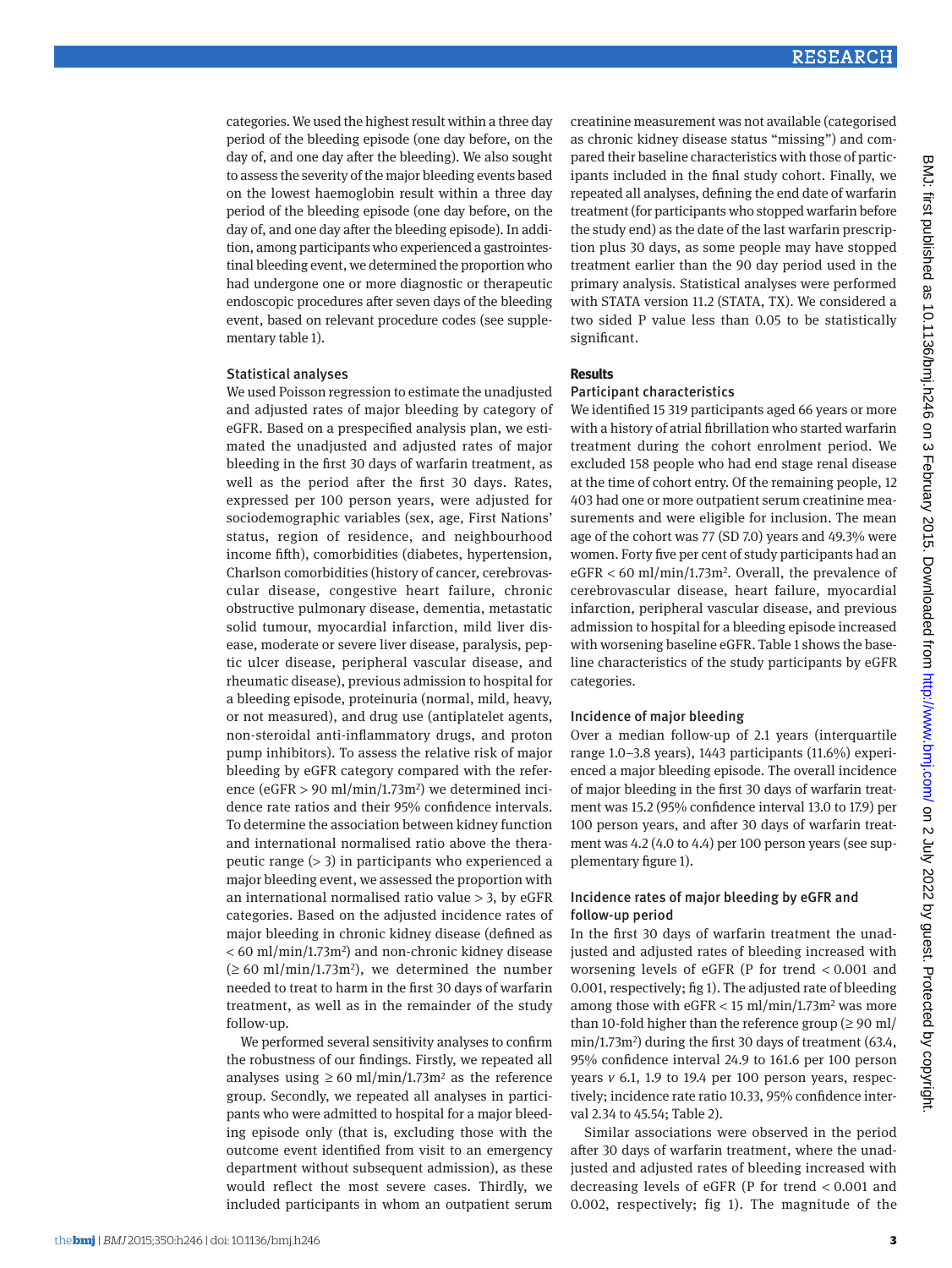<span id="page-3-0"></span>Table 1 | Baseline characteristics of participants with atrial fibrillation who started warfarin treatment, by estimated glomerular filtration rate (eGFR). Values are numbers (percentages) unless stated otherwise

|                                                | eGFR (mL/min/1.73m <sup>2</sup> ) |                      |                      |                      |                     |                 |
|------------------------------------------------|-----------------------------------|----------------------|----------------------|----------------------|---------------------|-----------------|
| Characteristics                                | $\geq$ 90 (n = 581)               | $60 - 89$ (n = 6140) | $45 - 59$ (n = 3221) | $30 - 44$ (n = 1820) | $15 - 29$ (n = 586) | $<$ 15 (n = 55) |
| Women                                          | 240 (41.3)                        | 2797 (45.5)          | 1689 (52.4)          | 1022(56.1)           | 342 (58.3)          | 24(43.6)        |
| Mean (SD) age (years)                          | 70.7(4.5)                         | 76.4(6.5)            | 78.8 (6.7)           | 80.6(6.9)            | 81.8(6.8)           | 80.0(7.9)       |
| <b>First Nations status</b>                    | 8(1.3)                            | 45(0.7)              | 17(0.5)              | 10(0.5)              | 2(0.3)              | 0(0)            |
| Region of residence:                           |                                   |                      |                      |                      |                     |                 |
| Rural                                          | 129 (22.2)                        | 1277 (20.8)          | 661 (20.5)           | 371 (20.3)           | 116 (19.8)          | 7(12.7)         |
| Urban                                          | 448 (77.1)                        | 4817 (78.4)          | 2531 (78.5)          | 1426 (78.3)          | 463 (79.0)          | 45 (81.8)       |
| Unknown                                        | 4(0.6)                            | 46(0.7)              | 29(0.9)              | 23(1.2)              | 7(1.1)              | 3(5.4)          |
| Income fifths:                                 |                                   |                      |                      |                      |                     |                 |
| 1 (lowest)                                     | 124(21.3)                         | 1143 (18.6)          | 637 (19.7)           | 362 (19.8)           | 105 (17.9)          | 10(18.1)        |
| $\overline{2}$                                 | 107(18.4)                         | 1310 (21.3)          | 673 (20.8)           | 417 (22.9)           | 129(22)             | 10(18.1)        |
| 3                                              | 107(18.4)                         | 1221 (19.8)          | 635 (19.7)           | 364 (20)             | 116 (19.8)          | 12(21.8)        |
| 4                                              | 115(19.7)                         | 1080 (17.5)          | 582 (18)             | 303 (16.6)           | 115 (19.6)          | 6(10.9)         |
| 5 (highest)                                    | 109 (18.7)                        | 1202 (19.5)          | 583 (18.1)           | 300 (16.4)           | 100(17)             | 14(25.4)        |
| Unknown                                        | 19(3.2)                           | 184(3)               | 111(3.4)             | 74(4)                | 21(3.5)             | 3(5.4)          |
| Hypertension                                   | 96 (16.5)                         | 1025 (16.6)          | 495 (15.3)           | 218 (11.9)           | 47(8.0)             | 6(10.9)         |
| Diabetes                                       | 47(8.0)                           | 451 (7.3)            | 200(6.2)             | 121(6.6)             | 42(7.1)             | 3(5.4)          |
| Cancer                                         | 118(20.3)                         | 1100 (17.9)          | 550 (17.1)           | 305 (16.7)           | 116 (19.8)          | 9(16.3)         |
| Cerebrovascular disease                        | 92 (15.8)                         | 1150 (18.7)          | 713 (22.1)           | 387 (21.26)          | 143(24.4)           | 12(21.8)        |
| Congestive heart failure                       | 181 (31.1)                        | 2013 (32.7)          | 1367 (42.4)          | 1026(56.3)           | 380 (64.8)          | 35(63.6)        |
| Chronic obstructive pulmonary disease          | 238 (40.9)                        | 1980 (32.2)          | 1059 (32.8)          | 680 (37.3)           | 232 (39.5)          | 29 (52.73)      |
| Dementia                                       | 28(4.8)                           | 355(5.7)             | 208(6.4)             | 177(9.7)             | 71(12.1)            | 4(7.2)          |
| Metastatic solid tumour                        | 30(5.1)                           | 184(3)               | 69(2.1)              | 49(2.6)              | 19(3.2)             | 2(3.6)          |
| Myocardial infarction                          | 130(22.3)                         | 1346 (21.9)          | 820 (25.4)           | 600 (32.9)           | 200(34.1)           | 24 (43.6)       |
| Mild liver disease                             | 14(2.4)                           | 80(1.3)              | 47(1.4)              | 43(2.3)              | 10(1.7)             | 1(1.8)          |
| Moderate or severe liver disease               | 1(0.1)                            | 15(0.2)              | 7(0.2)               | 4(0.2)               | 3(0.5)              | 1(1.8)          |
| Paralysis                                      | 18(3.1)                           | 198(3.2)             | 89(2.7)              | 50(2.7)              | 11(1.8)             | 1(1.8)          |
| Peptic ulcer disease                           | 38(6.5)                           | 263(4.2)             | 139(4.3)             | 93(5.1)              | 36(6.1)             | 2(3.6)          |
| Peripheral vascular disease                    | 72 (12.3)                         | 654 (10.6)           | 384 (11.9)           | 281 (15.4)           | 114 (19.4)          | 14(25.4)        |
| Rheumatic disease                              | 42(7.2)                           | 247(4)               | 124(3.8)             | 95(5.2)              | 26(4.4)             | 2(3.6)          |
| Previous admission to hospital for bleeding    | 31(5.3)                           | 237(3.8)             | 164(5.0)             | 107(5.8)             | 43(7.3)             | 7(12.7)         |
| CHA <sub>2</sub> DS <sub>2</sub> -VASc score:* |                                   |                      |                      |                      |                     |                 |
| $\overline{1}$                                 | 110 (18.9)                        | 728 (11.8)           | 183(5.6)             | 63(3.4)              | 11(1.8)             | 2(3.6)          |
| $\geq$ 2                                       | 471 (81.0)                        | 5412 (88.1)          | 3038 (94.3)          | 1757 (96.5)          | 575 (98.1)          | 53(96.3)        |
| Modified HAS-BLED score: <sup>†</sup>          |                                   |                      |                      |                      |                     |                 |
| $\overline{1}$                                 | 318 (54.7)                        | 3276 (53.3)          | 1539 (47.7)          | 697 (38.3)           | 120(20.4)           | 4(7.2)          |
| $\overline{2}$                                 | 201 (34.6)                        | 2220 (36.1)          | 1196 (37.1)          | 730 (40.1)           | 282(48.1)           | 29(52.7)        |
| 3                                              | 51(8.7)                           | 563(9.1)             | 403 (12.5)           | 325 (17.8)           | 141(24.0)           | 16(29.0)        |
| 4                                              | 11(1.8)                           | 74(1.2)              | 78(2.4)              | 57(3.1)              | 39(6.6)             | 4(7.2)          |
| 5                                              | 0(0)                              | 7(0.1)               | 5(0.1)               | 11(0.6)              | 4(0.6)              | 2(3.6)          |
| Proteinuria:                                   |                                   |                      |                      |                      |                     |                 |
| Normal                                         | 321 (55.2)                        | 3304 (53.8)          | 1702 (52.8)          | 934 (51.3)           | 267(45.5)           | 14(25.4)        |
| Mild                                           | 79 (13.6)                         | 828 (13.4)           | 469 (14.5)           | 316 (17.3)           | 119 (20.3)          | 14(25.4)        |
| Heavy                                          | 25(4.3)                           | 261(4.2)             | 201(6.2)             | 157(8.6)             | 101(17.2)           | 23 (41.8)       |
| Not measured                                   | 156 (26.8)                        | 1747 (28.4)          | 849 (26.3)           | 413 (22.6)           | 99(16.8)            | 4(7.2)          |
| Drug use:                                      |                                   |                      |                      |                      |                     |                 |
| Antiplatelet agent                             | 5(0.8)                            | 74(1.2)              | 46(1.4)              | 31(1.7)              | 12(2.0)             | 0(0)            |
| Non-steroidal anti-inflammatory drugs          | 82 (14.1)                         | 841 (13.7)           | 479 (14.8)           | 258 (14.1)           | 87 (14.8)           | 5(9.0)          |
| Proton pump inhibitors                         | 178 (30.6)                        | 1832 (29.8)          | 1102 (34.2)          | 719 (39.5)           | 249 (42.4)          | 19 (34.5)       |

\*No participant had a CHA2DS2-VASc (a risk score that estimates the risk of stroke in patients with atrial fibrillation; 1 point each is given in the presence of the included risk factors: congestive heart failure, hypertension, diabetes mellitus, vascular disease, age 65–74 years, and female sex; 2 points are given in the presence of the included risk factors: age ≥ 75 years and previous stroke, transient ischaemic attack, or thromboembolism) score of 0.

†Calculated as a modified HAS-BLED (a risk score that estimates the risk of major bleeding for patients taking anticoagulants for atrial fibrillation; in the original HAS-BLED score, 1 point each is given in the presence of the included risk factors: hypertension, renal disease, liver disease, stroke, major bleeding, labile international normalised ratios, age ≥ 65 years, concomitant treatment with antiplatelet or non-steroidal anti-inflammatory drugs, and alcohol intake) score without alcohol and international normalised ratio values with a maximum score of 7, instead of 9. No participant had a HAS-BLED score of 6 or 7.

> increase in rates by eGFR was attenuated when compared with the first 30 days of warfarin treatment, with the adjusted rate for eGFR <  $15 \text{ ml/min}/1.73 \text{ m}^2$  more than doubled compared with the referent (8.3, 95% confidence interval 4.2 to 16.1 per 100 person years v 3.7, 2.7 to 5.0 per 100 person years, respectively; inci

dence rate ratio 2.22, 95% confidence interval 1.07 to 4.59; table 2).

Across all eGFR categories, adjusted incidence rates were consistently higher during the first 30 days of warfarin treatment compared with the remainder of follow-up.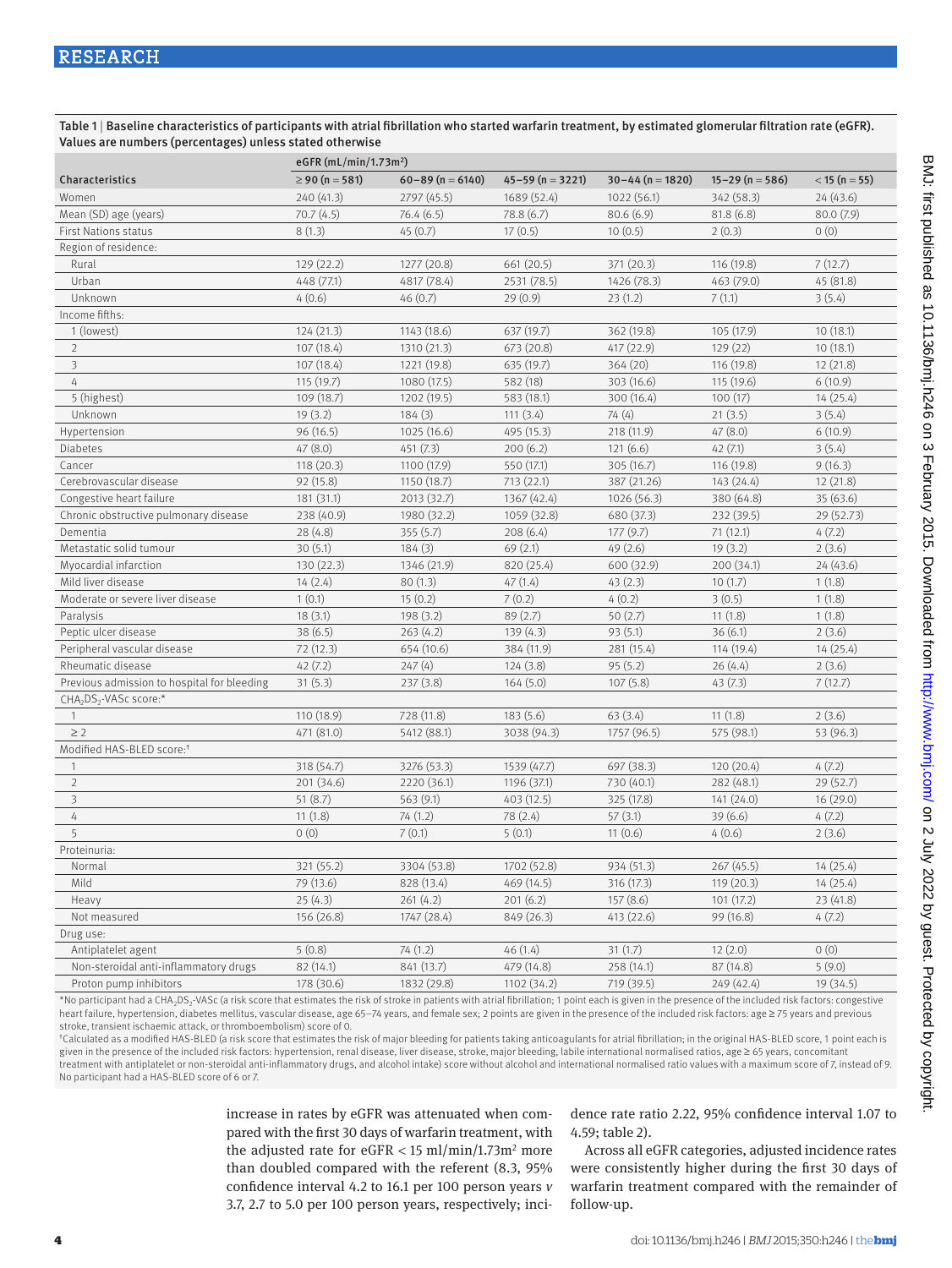## RESEARCH



Fig 1 | Unadjusted and adjusted (see footnote to table 2 for adjustment factors) rates per 100 person years of major bleeding by estimated glomerular filtration rate (eGFR) categories

#### Number needed to treat to harm

Among participants with chronic kidney disease, the number needed to treat to harm was 22 (95% confidence interval 18 to 27) during the first 30 days of warfarin treatment, compared with 206 (185 to 231) during the remainder of the study follow-up.

#### Types of bleeding

Of the 1443 major bleeding events, 843 (58.4%) were due to a gastrointestinal bleed and 79 (5.4%) to intracranial bleeding. The proportion of the cohort who experienced a gastrointestinal bleeding across the six eGFR categories were, in descending order: 5.6% (95% confidence interval 3.9% to 7.9%), 5.5% (4.9% to 6.1%), 7.3% (6.5% to 8.3%), 8.4% (7.2% to 9.8%), 11.6% (9.1% to 14.5%), and 20% (10.4% to 32.9%), respectively, and for intracranial bleeding were: 0%, 0.7% (0.6% to 1.0%), 0.5% (0.3% to 0.9%), 0.6% (0.3% to 0.1%), 0.3% (0.04% to 1.2%), and 0%, respectively (fig 2). Overall, 59 participants (4.0%) with a bleeding episode died in hospital or within seven days of being discharged. Mortality during this period was highest among participants who experienced intracranial bleeding ( $n = 14$ , 17.7%) compared with gastrointestinal bleeding ( $n = 35, 4.1\%$ ) or other bleeding (1.9%).

#### Association between international normalised ratio and eGFR for participants with major bleeding

Information on international normalised ratios was available for 491 of the 1443 participants (34.0%) with a major bleeding episode. In participants who experienced a major bleeding episode, the proportion with an international normalised ratio > 3 was similar across eGFR categories (31.2%, 45.9%, 46.4%, 45.1%, 51.7%, 0%, respectively; Fisher's exact  $P = 0.712$ ).

#### Severity of major bleeding events

Among the participants who experienced a major bleeding event, 1274 (88.3%) had one or more haemoglobin measurements during the three day period, with a mean haemoglobin concentration of 104.5 g/L (SD 27.3 g/L). Haemoglobin levels were significantly lower in gastrointestinal or other bleeding events compared with intracranial bleeding, and 18.4% of people had haemoglobin concentrations  $< 80 \text{ g/L}$ , suggestive of a severe bleed (data not shown). Of the participants who experienced a gastrointestinal bleeding event,  $60.0\%$  (n = 506) received one or more endoscopic procedures within seven days after the bleeding event.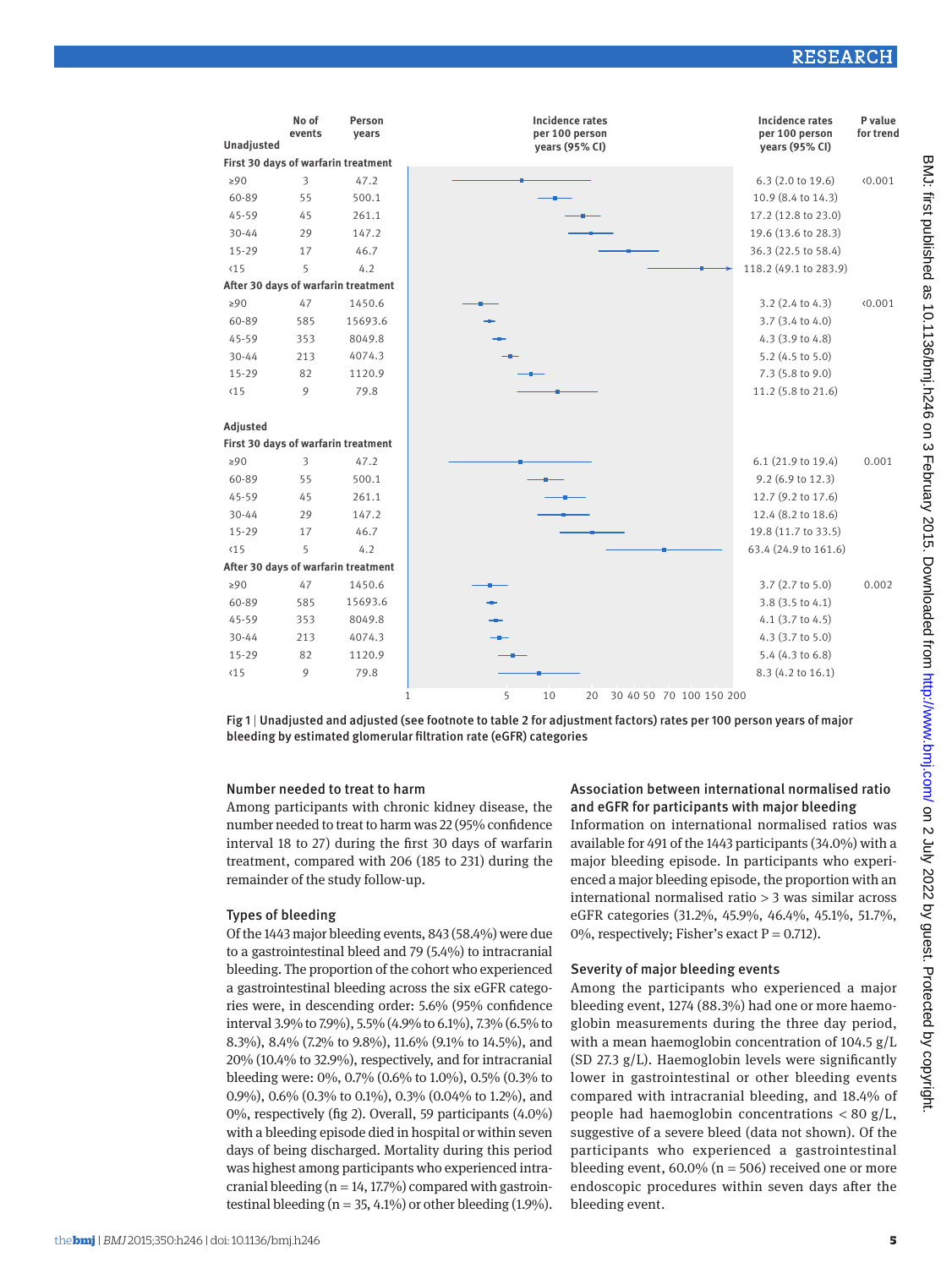Table 2 | Incidence rate ratios of major bleeding by estimated glomerular filtration rate (eGFR) in first 30 days of warfarin treatment and after 30 days of treatment

| eGFR categories by treatment duration | Incidence rate ratio* (95% CI) | P value |
|---------------------------------------|--------------------------------|---------|
| First 30 days of warfarin treatment   |                                |         |
| eGFR (mL/min/1.73m <sup>2</sup> ):    |                                |         |
| $\geq$ 90 (reference)                 | 1.00                           |         |
| $60 - 89$                             | 1.50 (0.46 to 4.88)            | 0.492   |
| $45 - 59$                             | 2.07 (0.63 to 6.83)            | 0.228   |
| $30 - 44$                             | 2.02 (0.59 to 6.84)            | 0.257   |
| $15 - 29$                             | 3.22 (0.90 to 11.45)           | 0.070   |
| < 15                                  | 10.33 (2.34 to 45.54)          | 0.002   |
| After 30 days of warfarin treatment   |                                |         |
| eGFR (mL/min/1.73m <sup>2</sup> ):    |                                |         |
| $\geq$ 90 (reference)                 | 1.00                           |         |
| $60 - 89$                             | 1.03 (0.76 to 1.39)            | 0.833   |
| $45 - 59$                             | 1.10 (0.80 to 1.50)            | 0.539   |
| $30 - 44$                             | 1.16 (0.84 to 1.62)            | 0.352   |
| $15 - 29$                             | 1.45 (1.00 to 2.11)            | 0.049   |
| < 15                                  | 2.22 (1.07 to 4.59)            | 0.031   |
|                                       |                                |         |

\*Adjusted for sex, age, First Nations' status, hypertension, diabetes, Charlson comorbidities (cancer, cerebrovascular disease, congestive heart failure, chronic obstructive pulmonary disease, dementia, metastatic solid tumour, myocardial infarction, mild liver disease, moderate or severe liver disease, paralysis, peptic ulcer disease, peripheral vascular disease, rheumatic disease), previous admission to hospital for a bleeding episode, proteinuria, drug use (antiplatelet agents, non-steroidal anti-inflammatory drugs, and proton pump inhibitors), region, and income.

#### Other risk factors for major bleeding

In the first 30 days of warfarin treatment, age and antiplatelet agent use were significantly associated with an increased risk of major bleeding (data not shown). After 30 days of treatment, age, sex, cancer, congestive heart failure, chronic obstructive pulmonary disease, peripheral vascular disease, previous admission to hospital for bleeding, and heavy proteinuria were associated with the risk of major bleeding (data not shown).

#### Sensitivity analysis

Our results remained unchanged when  $eGFR \ge 60$  ml/ min/1.73m<sup>2</sup> was used as the reference group, when analyses were repeated excluding participants with major bleeding in the emergency department, and when the study end date for stopping warfarin was defined as the date of the last warfarin prescription after the index date plus 30 days. Participants excluded based on lack



<span id="page-5-0"></span>Fig 2 | Percentage of cohort experiencing a major bleeding episode, by type (intracranial bleeding, gastrointestinal bleeding, or other bleeding) and estimated glomerular filtration rate (eGFR). Results represent percentage of cohort experiencing major bleeding over the duration of study follow-up; bars represent 95% confidence intervals

of an outpatient serum creatinine measurements (18% of participants with atrial fibrillation starting warfarin) were comparable to the study cohort for age, First Nations' status, hypertension, and diabetes; however, the prevalence of a select number of comorbidities such as cancer, congestive heart failure, and rheumatic disease was higher in the study cohort compared with the excluded group of participants (see supplementary table 2). Major bleeding rates for participants with no outpatient serum creatinine measurement available for the estimation of glomerular filtration rate were similar to those with a baseline eGFR of 60-89 ml/min/1.73m<sup>2</sup>.

#### **Discussion**

In this population based cohort of older adults with atrial fibrillation starting warfarin treatment, we found that a lower estimated glomerular filtration rate (eGFR) was associated with higher rates of major bleeding. The absolute rates of major bleeding were consistently higher in the first 30 days of warfarin treatment across all levels of eGFR when compared with the remainder of follow-up, with a 10-fold higher rate of major bleeding for the lowest compared with the highest eGFR stratum. The increased risk of bleeding during this period for participants with chronic kidney disease was reflected by a number needed to treat to harm of only 22 (that is, for every 22 people with chronic kidney disease starting warfarin treatment 1 would experience a bleeding episode in the first 30 days of treatment). Subsequently, the association became attenuated, although bleeding rates remained more than double for people in the lowest eGFR category compared with those in the highest, beyond 30 days of warfarin use.

Warfarin is highly effective for preventing embolic stroke due to atrial fibrillation in the general population. A meta-analysis of eight trials (9598 participants) assessed the efficacy of oral anticoagulant treatment, including warfarin, compared with aspirin and reported a 32% reduction in the risk of stroke with oral anticoagulants.26 In contrast, uncertainty remains about the safety of warfarin in people with chronic kidney disease, as warfarin induced bleeding may be of particular concern in this population. Indeed, although the risk of bleeding is relatively modest in the general population, haemostatic dysfunction has been described in people with even mild chronic kidney disease.<sup>27-29</sup> Deteriorating kidney function and accumulating uraemic toxins contribute to abnormalities in platelet recruitment and activation, which are central to the prevention of bleeding.27–30 Thus, although people with chronic kidney disease have higher rates of thromboembolism than the general population, they are also predisposed to an increased risk of bleeding. However, the safety profile of warfarin across the spectrum of chronic kidney disease has not been well defined as most studies to date have focused on patients requiring long term dialysis, with reported highly variable rates of bleeding and limited generalisability to people with less severe chronic kidney disease.8 <sup>31</sup> 32 Accordingly, recent international guidelines do not include recommendations on the safety of warfarin in patients with chronic kidney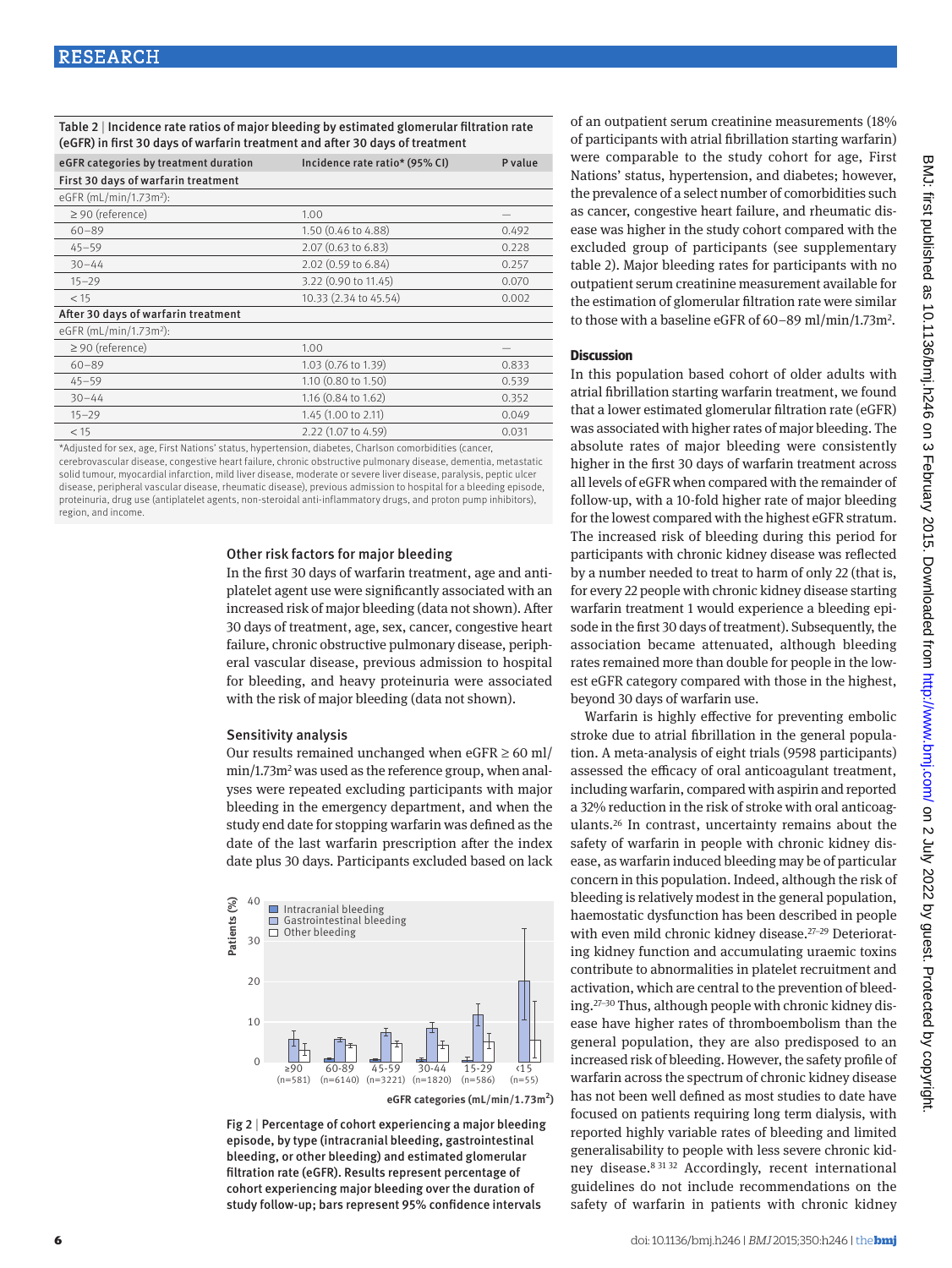disease who do not require dialysis but advise caution when prescribing warfarin to patients with glomerular filtration rates < 30 ml/min/1.73m<sup>2</sup>.<sup>31 33</sup> Our study suggests that the risk of warfarin treatment should be carefully weighed against the potential benefits based on the presence of comorbidities and the assessment of the bleeding risk among patients with reduced kidney function (for example,  $< 60$  ml/min/1.73m<sup>2</sup>), and particularly in those with very reduced kidney function and during the first 30 days of treatment.

#### Findings in relation to other studies

Few studies have assessed the risk of major bleeding with warfarin treatment in earlier stages of chronic kidney disease, and our results are consistent with two such studies.12 34 Although these studies have shown an overall increase in the risk of bleeding in patients with advanced chronic kidney disease, they have been limited by the lack of information on baseline kidney function<sup>12</sup> and small sample size.<sup>34</sup>

A recent study assessed the bleeding risk associated with warfarin treatment among patients with atrial fibrillation admitted to hospital with myocardial infarction in Sweden.<sup>11</sup> The authors reported similar unadjusted bleeding rates for patients who received  $(n = 5292)$  and did not receive  $(n = 19025)$  warfarin at hospital discharge, across all eGFR strata. While bleeding rates increased with declining eGFR, the rates for warfarin users were approximately 50% lower in the < 15 ml/min/1.73m<sup>2</sup> group than in our study. This might be because almost 70% of patients who received warfarin at hospital discharge had been receiving warfarin before admission, thus the results are most applicable to prevalent users rather than incident users. Our study adds important new information about the increased risk of bleeding events associated with worsening kidney function in new users of warfarin and highlights the increased early risk, assessments of which were not available from previous studies in patients with atrial fibrillation and chronic kidney disease. Importantly, we assessed the safety of incident warfarin use, which eliminates the biases associated with safety assessments of prevalent drug use.35

Our study has important implications for the management of all people with atrial fibrillation and reduced kidney function starting warfarin. This is particularly pertinent in the primary care setting where patients with chronic kidney disease are managed, as we observed rates of major bleeding consistently higher in the first 30 days of warfarin treatment compared with the remainder of the follow-up period, across all levels of eGFR. These findings of increased early bleeding rates are similar to those of a large  $(n = 125 195)$  community based cohort study in Canada of participants with atrial fibrillation starting warfarin, and suggests the safety of warfarin in this patient group may vary depending on kidney function and duration of treatment.13

Importantly, we did not observe an increase in the rate of intracranial bleeding (perhaps the most feared complication of warfarin treatment) by eGFR, and the

increased likelihood of major bleeding at lower eGFR was primarily driven by differences in the rates of gastrointestinal bleeding. However, it may be possible that an association between intracranial bleeding and kidney function was not observed owing to the limited number of events. None the less, these findings need to be weighed against the potential benefit of warfarin in the prevention of ischaemic stroke, although the efficacy is less certain among patients with chronic kidney disease, particularly those requiring dialysis.<sup>36</sup> Previous studies have shown that patients who require dialysis have an increased risk of gastrointestinal bleeding compared with matched controls without chronic kidney disease.7 37 Our results indicate that there is a graded and independent association between the likelihood of serious bleeding and the severity of chronic kidney disease.

In recent years, randomised trials assessing the efficacy of novel oral anticoagulant agents in people with atrial fibrillation, including dabigatran, rivaroxaban, and apixaban have shown non-inferiority compared with warfarin.38 However, trials have excluded participants with severe renal impairment. Given that these drugs are excreted renally and the lack of treatments to rapidly reverse their anticoagulant effect, these agents may pose a major risk in patients with reduced kidney function. Further assessment of the safety of novel oral anticoagulants in patients with atrial fibrillation and chronic kidney disease is required.

#### Limitations of this study

Our study has limitations. We specifically focused on the safety, and not efficacy, of warfarin treatment by kidney function in people with atrial fibrillation. While our results should be weighed against the potential benefit of warfarin treatment in this population, further large scale studies to assess the risk-benefit ratio of warfarin across the spectrum of chronic kidney disease in people with atrial fibrillation are needed. People in Alberta are eligible for drug coverage through the provincial universal healthcare system at 65 years of age, thus participants aged less than 66 years were not included. However, approximately 70% of people with atrial fibrillation are aged between 65 and 85 years,<sup>39</sup> and therefore our results are generalisable to most people who would be considered for warfarin to prevent stroke. Although there are advantages to using administrative data in assessing the safety of therapeutic interventions, including the ability to use real world populations, large sample sizes, and low cost, limitations also need to be considered. Of note, we used a validated algorithm to identify atrial fibrillation where the sensitivity and specificity approached 95% and 99%, respectively.

Although we adjusted for prescription antiplatelets, non-steroidal anti-inflammatory drugs, and proton pump inhibitors, we did not have information on over the counter drug use, and thus the impact of these drugs may be underestimated. Our study included a large cohort of people with atrial fibrillation, but the number of participants with substantially reduced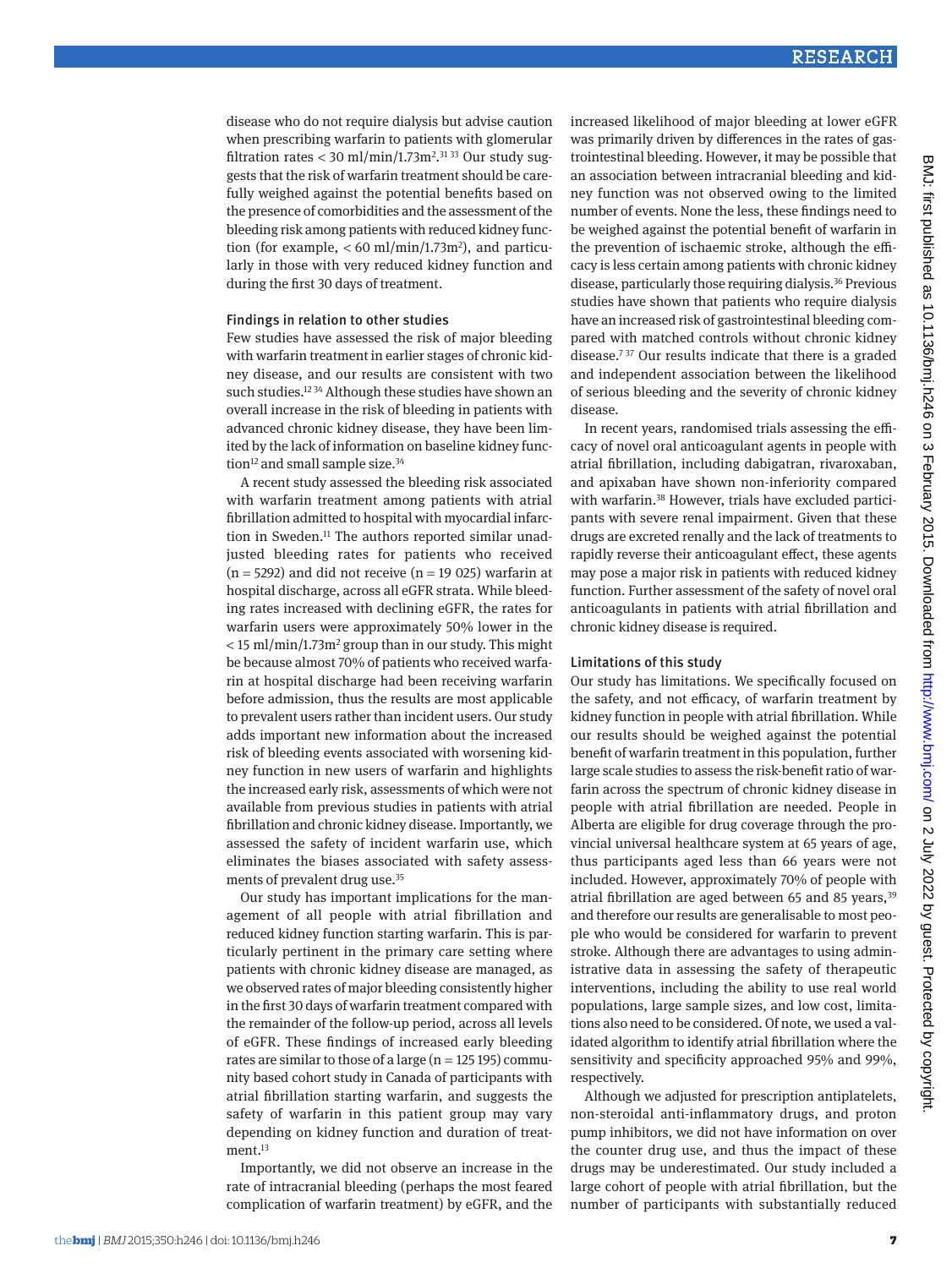kidney function (that is, < 30 ml/min/1.73m2 ) compared with those with normal or moderate kidney function, was small, affecting the stability of the point estimates. Owing to the limited availability and irregular frequency of international normalised ratio measurements in the study cohort, we were unable to determine the time patients who experienced a major bleeding event were in the therapeutic range. In addition, it is possible that the lack of an observed association between the proportion of participants with international normalised ratios > 3 and kidney function was a result of the limited availability of data on international normalised ratios. The prevalence of a select number of comorbidities was higher in the study cohort compared with participants excluded from the study owing to the lack of outpatient serum creatinine measurements. As such, although our study design included a well defined population based cohort of older people with a history of atrial fibrillation and access to universal healthcare including coverage for warfarin treatment, the possibility of selection bias remains. Finally, despite our best efforts to adjust for clinically relevant characteristics, the possibility of residual confounding remains.

#### Conclusions

Among older people with atrial fibrillation who started warfarin, rates of major bleeding were significantly higher in those with lower eGFR, particularly during the first 30 days of treatment. The high risk of bleeding in people with chronic kidney disease during the first 30 days was reflected by a needed to treat to harm of 22 compared with 206 in the remainder of the follow-up.

Our results support the need for careful consideration of the bleeding risk relative to kidney function when assessing the risk-benefit ratio of warfarin treatment in people with chronic kidney disease and atrial fibrillation. Given the lack of randomised controlled trial evidence in this patient population, the effectiveness of warfarin treatment remains uncertain, and determination of the risk-benefit ratio is challenging. The use of stroke and bleeding risk stratification schemes such as the CHADS<sub>2</sub> and HAS-BLED score may aid in clinical decision making, although this remains unproved. Further large scale studies are needed to assess the effectiveness as well as the balance of harm and benefits of warfarin in patients with atrial fibrillation and reduced kidney function.

Contributors: BRH had full access to all of the data in the study and takes responsibility for the integrity of the data and the accuracy of the data analysis. She is the guarantor. MJ, MT, WCW, and BRH contributed to the study concept and design. MJ, ZM, and BRH contributed to the statistical analyses, and all authors contributed to the analysis and interpretation of the data. MJ and BRH drafted the initial manuscript and all authors contributed to the critical revision of the manuscript.

Funding: MJ was supported by postdoctoral fellowships from the Canadian Institutes of Health Research and Alberta Innovates Health Solutions, and an early career fellowship from the National Health and Medical Research Council of Australia. BRH was supported by the Roy and Vi Baay Chair in Kidney Research; MT was supported by a Canada Research Chair. WCW was supported by grant R01DK095024 from the National Institute for Diabetes and Digestive and Kidney Diseases. WCW enjoys salary and research support through the endowed Gordon A Cain Chair in Nephrology at Baylor College of Medicine. The funding organisations had no role in the design and conduct of

the study; in the collection, analysis, and interpretation of the data; or in the preparation, review, or approval of the manuscript.

Competing interests: All authors have completed the ICMJE uniform disclosure form at www.icmje.org/coi\_disclosure.pdf and declare: MTJ received an honorarium for presentation at an industry sponsored conference by Amgen. WCW serves on an event adjudication committee for a prospective study of an arrhythmia device in patients requiring haemodialysis sponsored by Medtronic. This study is based in part by data provided by Alberta Health and Alberta Health Services. The interpretation and conclusions are those of the researchers and do not represent the views of the Government of Alberta.

Ethical approval: This study was approved by the institutional ethics review board of the University of Calgary (REB13–0921). Patient consent was waivered.

Data sharing: Alberta Health and Alberta Health Services does not permit the release of individual participant data or aggregate, summary level data.

Transparency: The lead author (BRH) affirms that the manuscript is an honest, accurate, and transparent account of the study being reported; that no important aspects of the study have been omitted; and that any discrepancies from the study as planned (and, if relevant, registered) have been explained.

This is an Open Access article distributed in accordance with the Creative Commons Attribution Non Commercial (CC BY-NC 4.0) license, which permits others to distribute, remix, adapt, build upon this work non-commercially, and license their derivative works on different terms, provided the original work is properly cited and the use is non-commercial. See: http://creativecommons.org/licenses/ by-nc/4.0/.

- 1 Go AS, Chertow GM, Fan D, McCulloch CE, Hsu C. Chronic kidney disease and the risks of death, cardiovascular events, and hospitalization. [Published erratum appears in N Engl J Med 2008;18:4.] N Engl J Med 2004;351:1296–305.
- Smith DH, Gullion CM, Nichols G, Keith DS, Brown JB. Cost of medical care for chronic kidney disease and comorbidity among enrollees in a large HMO population. J Am Soc Nephrol 2004;15:1300–6.
- 3 United States Renal Data System. 2005 Annual data report: atlas of end-stage renal disease in the United States. USRDS.
- 4 Ninomiya T, Kiyohara Y, Kubo M, Tanizaki Y, Doi Y, Okubo, et al. Chronic kidney disease and cardiovascular disease in a general Japanese population: the Hisayama Study. Kidney Int 2005;68:228–36.
- 5 Wolf PA, Abbott RD, Kannel WB. Atrial fibrillation as an independent risk factor for stroke: the Framingham Study. Stroke 1991;22:983–8.
- 6 Holden RM, Harman GJ, Wang M, Holland D, Day AG. Major bleeding in hemodialysis patients. Clin J Am Soc Nephrol 2008:3:105-110.
- Luo JC, Leu HB, Hou MC, Huang KW, Lin HC, Lee FY, et al. Nonpeptic ulcer, nonvariceal gastrointestinal bleeding in hemodialysis patients. Am J Med 2013;126:264.e225–32.
- 8 Winkelmayer WC, Liu J, Setoguchi S, Choudhry NK. Effectiveness and safety of warfarin initiation in older hemodialysis patients with incident atrial fibrillation. Clin J Am Soc Nephrol 2011;6:2662–8.
- 9 Hohnloser SH, Hijazi Z, Thomas L, Alexander JH, Amerena J, Hanna M, et al. Efficacy of apixaban when compared with warfarin in relation to renal function in patients with atrial fibrillation: insights from the ARISTOTLE trial. Eur Heart J 2012;33:2821–30.
- 10 Hijazi Z, Hohnloser SH, Oldgren J, Andersson U, Connolly SJ, Eikelboom JW, et al. Efficacy and safety of dabigatran compared with warfarin in relation to baseline renal function in patients with atrial fibrillation: a RE-LY (Randomized Evaluation of Long-term Anticoagulation Therapy) trial analysis. Circulation 2014;129:961–70.
- 11 Carrero JJ, Evans M, Szummer K, Spaak J, Lindhagen L, Edfors R, et al. Warfarin, kidney dysfunction, and outcomes following acute myocardial infarction in patients with atrial fibrillation. JAMA 2014;311:919–28.
- 12 Olesen JB, Lip GY, Kamper AL, Hommel K, Kober L, Lane DA, et al. Stroke and bleeding in atrial fibrillation with chronic kidney disease. [Published erratum appears in N Engl J Med 2012;367:2262.] N Engl J Med 2012;367:625–35.
- 13 Gomes T, Mamdani MM, Holbrook AM, Paterson M, Hellings C, Juurlink DN. Rates of hemorrhage during warfarin therapy for atrial fibrillation. CMAJ 2013;185:E121-7
- 14 Hemmelgarn BR, Clement F, Manns BJ, Klarenbach S, James MT, Ravani P, et al. Overview of the Alberta Kidney Disease Network. BMC Nephrol 2009;10:30.
- 15 Borzecki AM, Wong AT, Hickey EC, Ash AS, Berlowitz DR. Identifying hypertension-related comorbidities from administrative data: what's the optimal approach? Am J Med Qual 2004;19:201–6.
- 16 Dublin S, French B, Glazer NL, Wiggins KL, Lumley T, Psaty BM, et al. Risk of new-onset atrial fibrillation in relation to body mass index. Arch Intern Med 2006;166:2322–8.
- 17 Jensen PN, Johnson K, Floyd J, Heckbert SR, Carnahan R, Dublin S. A systematic review of validated methods for identifying atrial

BMJ: first published as 10.1136/bmj.h246 on 3 February 2015. Downloaded from http://www.bmj.com/ on 2 July 2022 by guest. Protected by copyright BMJ: first published as 10.1136/bmj.h246 on 3 February 2015. Downloaded from <http://www.bmj.com/> on 2 July 2022 by guest. Protected by copyright.